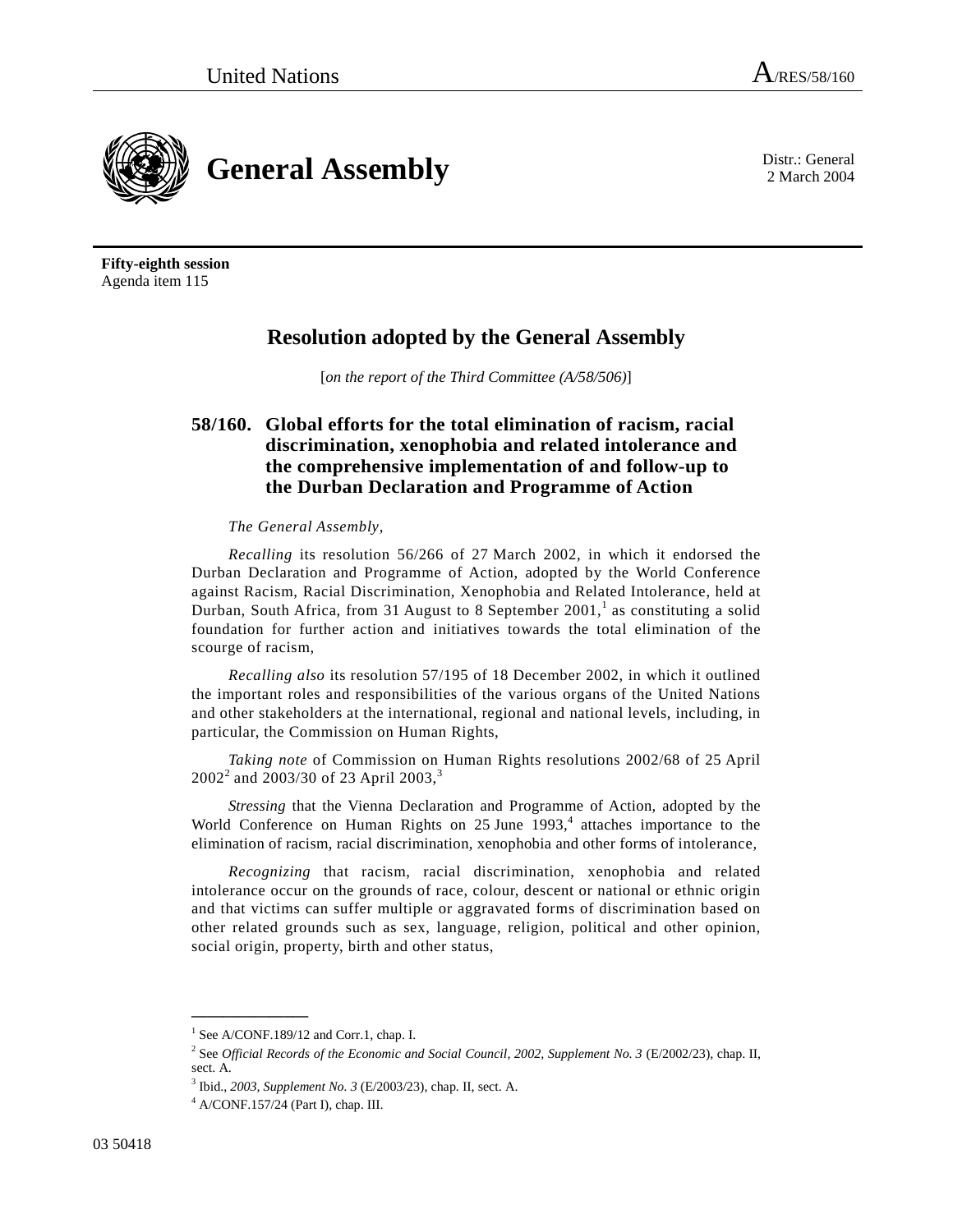*Reiterating* that all human beings are born free and equal in dignity and rights and have the potential to contribute constructively to the development and well-being of their societies, and that any doctrine of racial superiority is scientifically false, morally condemnable, socially unjust and dangerous and must be rejected, together with theories that attempt to determine the existence of separate human races,

*Reaffirming its commitment* to a global drive for the total elimination of racism, racial discrimination, xenophobia and related intolerance,

*Reaffirming* that universal adherence to and full implementation of the International Convention on the Elimination of All Forms of Racial Discrimination<sup>5</sup> are of paramount importance for the promotion of equality and non-discrimination in the world,

*Convinced* that racism, racial discrimination, xenophobia and related intolerance reveal themselves in a differentiated manner for women and girls and may be among the factors leading to a deterioration in their living conditions, poverty, violence, multiple forms of discrimination and the limitation or denial of their human rights, and recognizing the need to integrate a gender perspective into relevant policies, strategies and programmes of action against racism, racial discrimination, xenophobia and related intolerance in order to address multiple forms of discrimination,

*Reaffirming its firm determination and its commitment* to eradicate totally and unconditionally racism and racial discrimination, and its conviction that racism and racial discrimination constitute a negation of the purposes and principles of the Charter of the United Nations and the Universal Declaration of Human Rights,<sup>6</sup>

*Recognizing* that the successful implementation of the Durban Programme of Action requires political will, international cooperation and adequate funding at the national, regional and international levels,

*Deeply concerned* that, despite continuing efforts, racism, racial discrimination, xenophobia and related intolerance and acts of violence persist and even grow in magnitude, incessantly adopting new forms, including tendencies to establish policies based on racial, religious, ethnic, cultural and national superiority or exclusivity,

*Alarmed*, in particular, at the increase in racist violence and xenophobic ideas in many parts of the world, in political circles, in the sphere of public opinion and in society at large, inter alia, as a result of the resurgent activities of associations established on the basis of racist and xenophobic platforms and charters, and the persistent use of those platforms and charters to promote or incite racist ideologies,

*Underlining* the importance of urgently eliminating continuing and violent trends involving racism and racial discrimination, and conscious that any form of impunity for crimes motivated by racist and xenophobic attitudes plays a role in weakening the rule of law and democracy, tends to encourage the recurrence of such crimes and requires resolute action and cooperation for its eradication,

*Recognizing* that States should implement and enforce appropriate and effective legislative, judicial, regulatory and administrative measures to prevent and protect against acts of racism, racial discrimination, xenophobia and related intolerance, thereby contributing to the prevention of human rights violations,

 $<sup>5</sup>$  Resolution 2106 A (XX), annex.</sup>

<sup>6</sup> Resolution 217 A (III).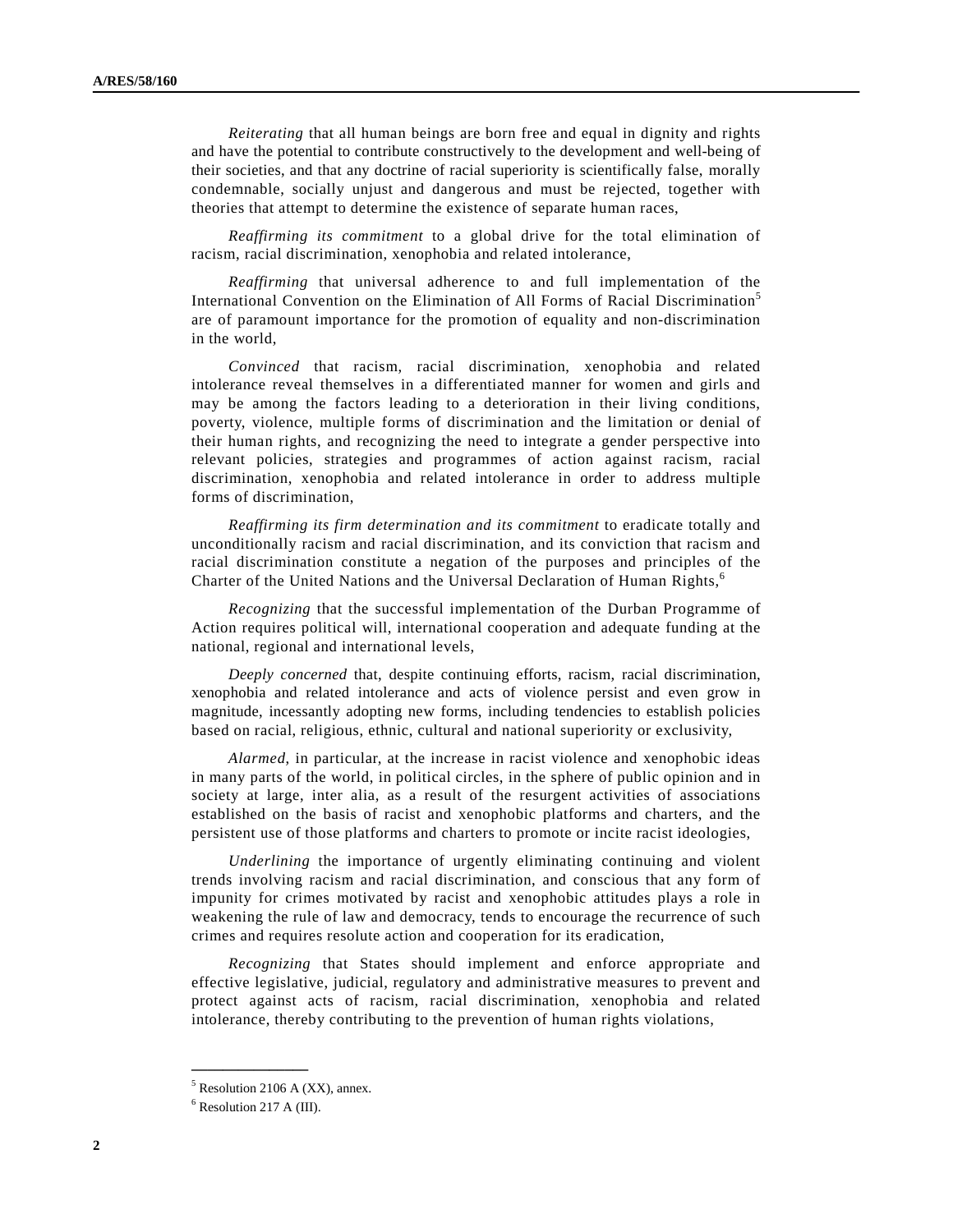*Emphasizing* that poverty, underdevelopment, marginalization, social exclusion and economic disparities are closely associated with racism, racial discrimination, xenophobia and related intolerance and contribute to the persistence of racist attitudes and practices, which in turn generate more poverty,

*Deeply concerned* about the misuse, by those advocating racism and racial discrimination, of new communication technologies, including the Internet, to disseminate their repugnant views,

*Noting* that the use of such technologies can also contribute to combating racism, racial discrimination, xenophobia and related intolerance,

*Noting also* developments that have occurred within the framework of the Commission on Human Rights through its intersessional working groups and other mechanisms created for the effective implementation of the Durban Declaration and Programme of Action, in particular the work of the group of independent eminent experts, the Working Group of Experts on People of African Descent and the Intergovernmental Working Group on the Effective Implementation of the Durban Declaration and Programme of Action,

*Welcoming* all the regional initiatives being undertaken to implement the Durban commitments, and in this context expressing its appreciation to the Governments of Mexico, Kenya and the Czech Republic for hosting the regional expert seminars with a view to the implementation of the Durban Declaration and Programme of Action within their respective regions, and encouraging other regions to take the necessary action in this regard,

# **I**

#### **Basic general principles**

 1. *Acknowledges* that no derogation from the prohibition of racial discrimination, genocide, the crime of apartheid or slavery is permitted, as defined in the obligations under the relevant human rights instruments;

 2. *Expresses its profound concern about and its unequivocal condemnation* of all forms of racism and racial discrimination, including related acts of racially motivated violence, xenophobia and intolerance, as well as propaganda activities and organizations that attempt to justify or promote racism, racial discrimination, xenophobia and related intolerance in any form;

 3. *Affirms* that racism and racial discrimination, and xenophobia and related intolerance, where they amount to racism and racial discrimination, constitute serious violations of and obstacles to the full enjoyment of all human rights;

 4. *Stresses* that States and international organizations have a responsibility to ensure that measures taken in the struggle against terrorism do not discriminate in purpose or effect on grounds of race, colour, descent or national or ethnic origin, and urges all States to rescind or refrain from all forms of racial profiling;

 5. *Recognizes* that States should implement and enforce appropriate and effective legislative, judicial, regulatory and administrative measures to prevent and protect against acts of racism, racial discrimination, xenophobia and related intolerance, thereby contributing to the prevention of human rights violations;

 6. *Emphasizes* that it is the responsibility of States to adopt effective measures to combat criminal acts motivated by racism, racial discrimination, xenophobia and related intolerance, including measures to ensure that such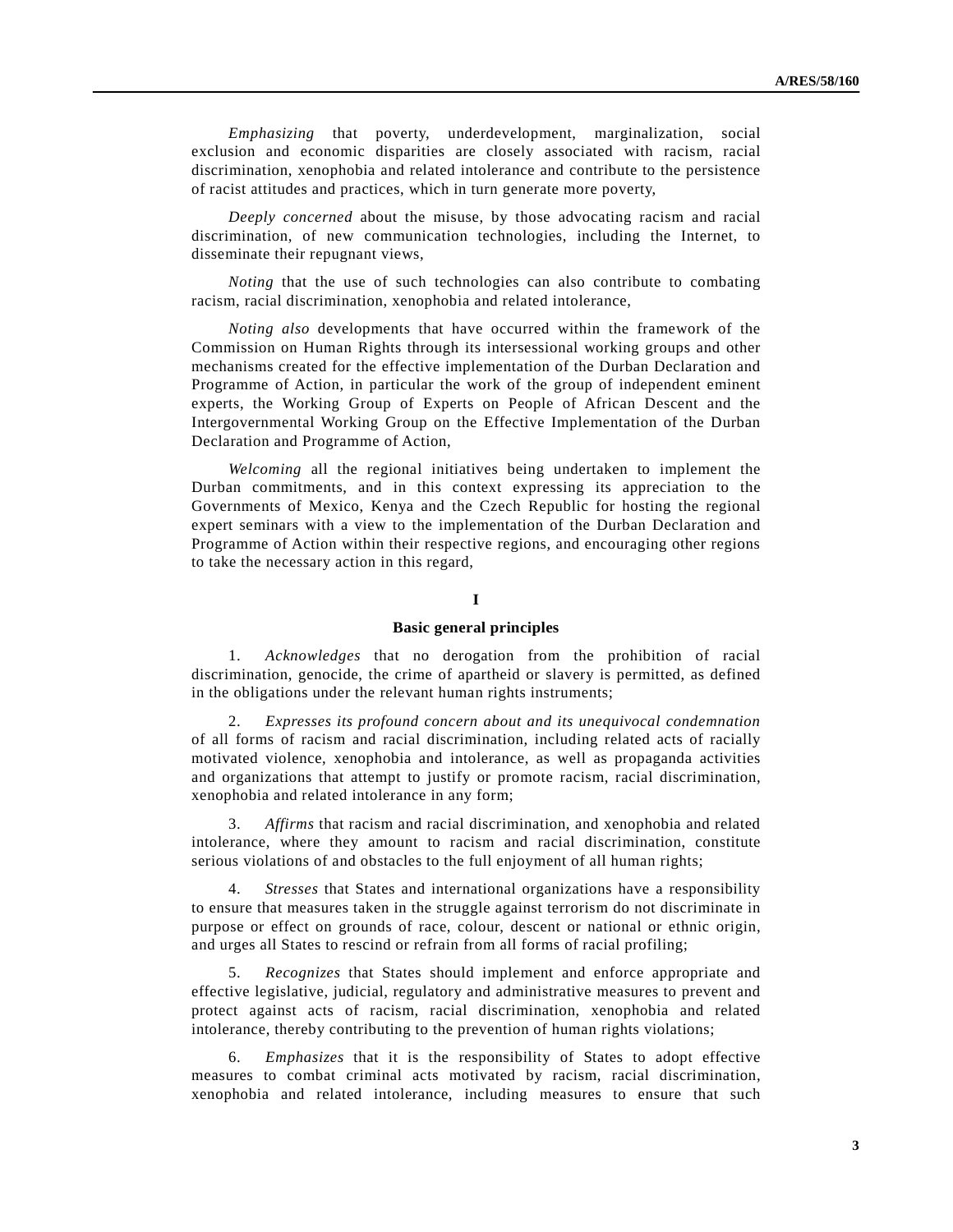motivations are considered an aggravating factor for the purposes of sentencing, to prevent those crimes from going unpunished and to ensure the rule of law;

 7. *Urges* all States to review and, where necessary, revise their immigration laws, policies and practices so that they are free of racial discrimination and compatible with their obligations under international human rights instruments;

 8. *Condemns* the misuse of print, audio-visual and electronic media and new communication technologies, including the Internet, to incite violence motivated by racial hatred, and calls upon States to take all necessary measures to combat this form of racism in accordance with the commitments that they have undertaken under the Durban Declaration and Programme of Action,<sup>1</sup> in particular paragraph 147 of the Programme of Action, in accordance with existing international and regional standards of freedom of expression and taking all necessary measures to guarantee the right to freedom of opinion and expression;

 9. *Condemns also* political platforms and organizations based on racism, xenophobia or doctrines of racial superiority and related discrimination, as well as legislation and practices based on racism, racial discrimination, xenophobia and related intolerance as incompatible with democracy and transparent and accountable governance;

 10. *Encourages* all States to include in their educational curricula and social programmes at all levels, as appropriate, knowledge of and tolerance and respect for foreign cultures, peoples and countries;

 11. *Stresses* the responsibility of States to mainstream a gender perspective in the design and development of prevention, education and protection measures aimed at the eradication of racism, racial discrimination, xenophobia and related intolerance at all levels, to ensure that they effectively target the distinct situations of women and men;

 12. *Expresses its concern* at the increasing incidents of racism in various sporting events;

 13. *Notes with appreciation* the efforts being made by some sporting governing bodies to combat racism, and encourages other such bodies to take similar actions;

### **II**

# **International Convention on the Elimination of All Forms of Racial Discrimination**

 14. *Urges* States that have not yet done so to consider ratifying or acceding to the international human rights instruments that combat racism, racial discrimination, xenophobia and related intolerance, in particular to accede to the International Convention on the Elimination of All Forms of Racial Discrimination<sup>5</sup> as a matter of urgency, with a view to achieving universal ratification by 2005, and to consider making the declaration envisaged under article 14 thereof, to comply with their reporting obligations, to publish and act upon the concluding observations of the Committee on the Elimination of Racial Discrimination, to withdraw reservations contrary to the object and purpose of the Convention and to consider withdrawing other reservations;

 15. *Invites* States parties to the Convention to ratify the amendment to article 8 of the Convention, on the financing of the Committee on the Elimination of Racial Discrimination, and calls for adequate additional resources from the United Nations regular budget to enable the Committee to discharge its mandate fully;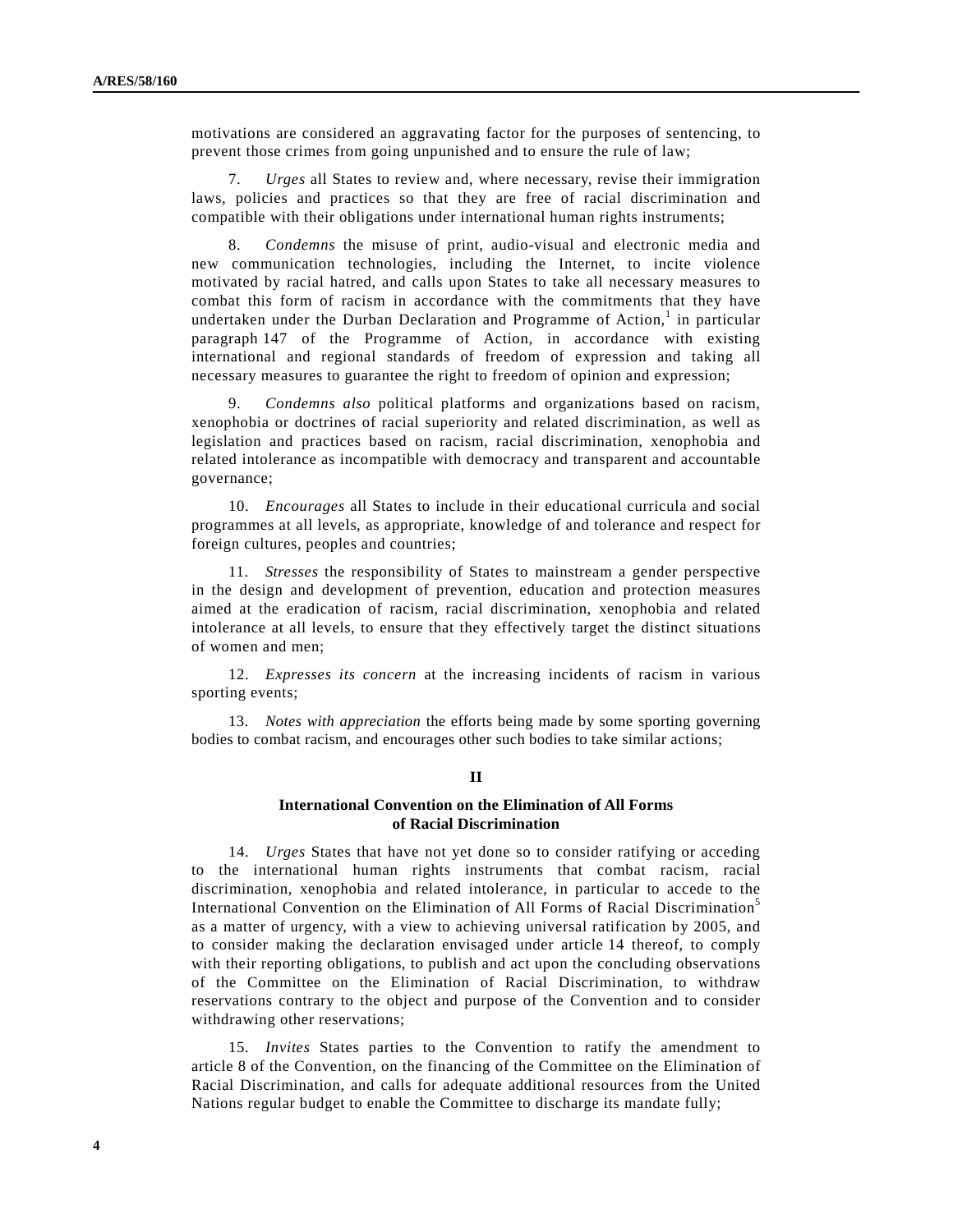16. *Urges* all States parties to the Convention to intensify their efforts to implement the obligations that they have accepted under article 4 of the Convention, with due regard to the principles of the Universal Declaration of Human Rights<sup>6</sup> and article 5 of the Convention;

 17. *Notes* that the Committee on the Elimination of Racial Discrimination holds that the prohibition of the dissemination of ideas based on racial superiority or racial hatred is compatible with the right to freedom of opinion and expression as outlined in article 19 of the Universal Declaration of Human Rights and in article 5 of the Convention;

 18. *Welcomes* the emphasis placed by the Committee on the Elimination of Racial Discrimination on the importance of follow-up to the World Conference against Racism, Racial Discrimination, Xenophobia and Related Intolerance and the measures recommended to strengthen the implementation of the Convention as well as the functioning of the Committee; $<sup>7</sup>$ </sup>

#### **III**

### **Comprehensive implementation of and follow-up to the Durban Declaration and Programme of Action**

 19. *Emphasizes* that the basic responsibility for effectively combating racism, racial discrimination, xenophobia and related intolerance lies with States, and to this end stresses that States have the primary responsibility to ensure full and effective implementation of all commitments and recommendations contained in the Durban Declaration and Programme of Action;<sup>1</sup>

 20. *Also emphasizes*, in that context, the fundamental and complementary role of national human rights institutions, regional bodies and centres and civil society, working jointly with States towards the achievement of the objectives of the Durban Declaration and Programme of Action;

 21. *Calls upon* States to elaborate action plans, in consultation with national human rights institutions, other institutions created by law to combat racism, and civil society, and to provide the United Nations High Commissioner for Human Rights with such action plans and other relevant materials on measures taken to implement the provisions of the Durban Declaration and Programme of Action;

 22. *Calls upon* all States to formulate and implement without delay, at the national, regional and international levels, policies and plans of action to combat racism, racial discrimination, xenophobia and related intolerance, including their gender-based manifestations;

 23. *Urges* States to support the activities of existing regional bodies and centres that combat racism, racial discrimination, xenophobia and related intolerance in their respective regions, and recommends the establishment of such bodies or centres in all regions where they do not exist;

 24. *Recognizes* the fundamental role of civil society in the fight against racism, racial discrimination, xenophobia and related intolerance, in particular in assisting States to develop regulations and strategies, in taking measures and action against such forms of discrimination and through follow-up implementation;

<sup>7</sup> See *Official Records of the General Assembly, Fifty-seventh Session, Supplement No. 18* (A/57/18), chap. XI.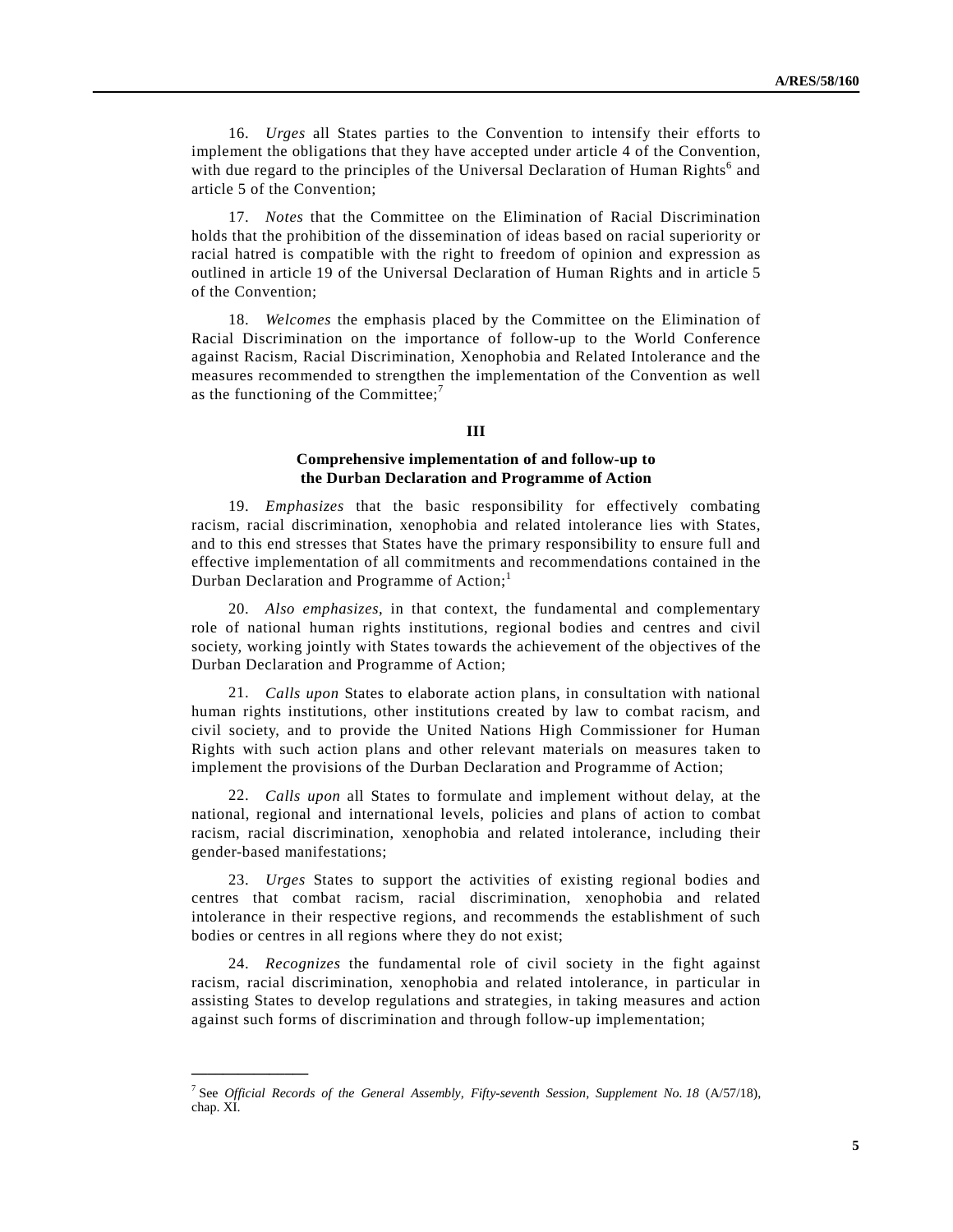25. *Emphasizes* that, in accordance with the Durban Declaration and Programme of Action, States have a shared responsibility, at the international level and within the framework of the United Nations system, to determine modalities for the overall review of the implementation of the Declaration and Programme of Action;

 26. *Stresses and reaffirms* its role as the highest intergovernmental mechanism for the formulation and appraisal of policy on matters related to the economic, social and related fields, in accordance with Chapter IX of the Charter of the United Nations, including in the comprehensive implementation of and follow-up to the goals and targets set at all the major United Nations conferences, summits and special sessions;

 27. *Acknowledges* that the outcome of the World Conference against Racism, Racial Discrimination, Xenophobia and Related Intolerance is on an equal footing with the outcomes of all the major United Nations conferences, summits and special sessions in the human rights and social fields;

 28. *Invites* all relevant organs, organizations and bodies of the United Nations system to become involved in the follow-up to the World Conference against Racism, Racial Discrimination, Xenophobia and Related Intolerance, and invites specialized agencies and related organizations of the United Nations system to strengthen and adjust, within their respective mandates, their activities, programmes and medium-term strategies to take into account the follow-up to the Conference;

 29. *Invites* all human rights treaty-monitoring bodies and all mechanisms and subsidiary bodies of the Commission on Human Rights to consider the relevant provisions of the Durban Declaration and Programme of Action in the discharge of their respective mandates;

 30. *Reaffirms* that the Economic and Social Council shall oversee the system-wide coordination of the implementation of the Durban Declaration and Programme of Action;

 31. *Takes note* of the recommendations adopted by consensus by the Intergovernmental Working Group on the Effective Implementation of the Durban Declaration and Programme of Action at its first session, on 21 March  $2003$ ;<sup>8</sup>

 32. *Notes* that the Working Group will continue its future sessions on the basis of the thematic approach adopted during its first session, and notes with appreciation that to this end the next session of the Working Group, which the representative of Chile has expressed interest in chairing, will analyse the themes relating to poverty eradication and education;

 33. *Also notes* the convening of the sessions of the Working Group of Experts on People of African Descent, the renewal of its mandate and the adjustments effected thereto;

 34. *Welcomes* the inaugural session of the group of independent eminent experts, held at Geneva from 16 to 18 September 2003, with the participation of representatives of Member States, the United Nations system and civil society, takes note of its substantive outcome, and in this context requests the United Nations High Commissioner for Human Rights to examine the possibility of the development of a racial equality index, as proposed by the group of independent eminent experts, and to report thereon to the Commission on Human Rights;

<sup>8</sup> See E/CN.4/2003/20, sect. III, para. 33.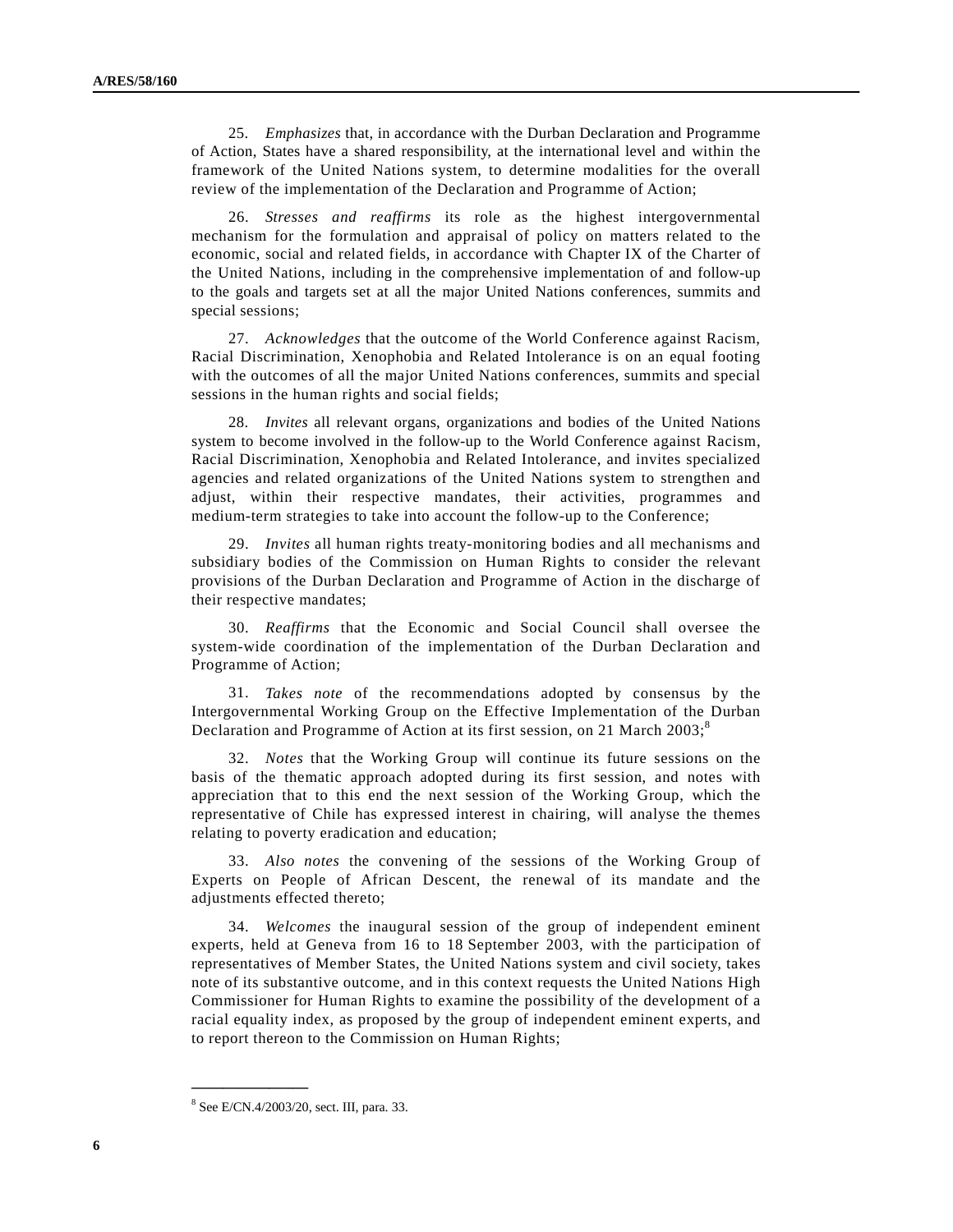35. *Acknowledges with appreciation* the entry into force of the International Convention on the Protection of the Rights of All Migrant Workers and Members of Their Families<sup>9</sup> on 1 July 2003, and invites all States that have not yet done so to consider acceding to that important instrument;

 36. *Notes with satisfaction* the progress made during the first and second sessions of the Ad Hoc Committee on a Comprehensive and Integral International Convention on the Protection and Promotion of the Rights and Dignity of Persons with Disabilities, held in New York from 29 July to 9 August 2002 and from 16 to 27 June 2003;

 37. *Notes with appreciation* the first and second sessions of the Permanent Forum on Indigenous Issues, held in New York from 13 to 24 May 2002 and from 12 to 23 May 2003;

 38. *Stresses* the need to ensure adequate financial and human resources, including through the regular budget of the United Nations, for the Office of the United Nations High Commissioner for Human Rights to carry out its responsibilities efficiently in the implementation of the Durban Declaration and Programme of Action;

 39. *Encourages* improvements in the current efforts of the Anti-Discrimination Unit of the Office of the High Commissioner in providing strong leadership and greater support to the mechanisms created by the Commission on Human Rights to follow up the implementation of the Durban Declaration and Programme of Action;

# **IV**

### **Implementation of the Programme of Action for the Third Decade to Combat Racism and Racial Discrimination and coordination of activities**

 40. *Notes with great concern* that, despite the many efforts of the international community, the objectives of the Programme of Action for the Third Decade to Combat Racism and Racial Discrimination have largely not been achieved, welcomes, therefore, the adoption of the Durban Declaration and Programme of Action,<sup>1</sup> and calls for its full implementation at the national, regional and international levels;

 41. *Decides*, after considering the report of the Secretary-General on the extent of the implementation of the Programme of Action for the Third Decade,<sup>10</sup> to close the Third Decade;

 42. *Decides also*, as part of the activities to combat racism, racial discrimination, xenophobia and related intolerance, to place emphasis on the concrete implementation of the Durban Declaration and Programme of Action as a solid foundation for a broad-based consensus for further actions and initiatives towards the total elimination of the scourge of racism;

<sup>&</sup>lt;sup>9</sup> Resolution 45/158, annex.

<sup>10</sup> See A/58/80-E/2003/71.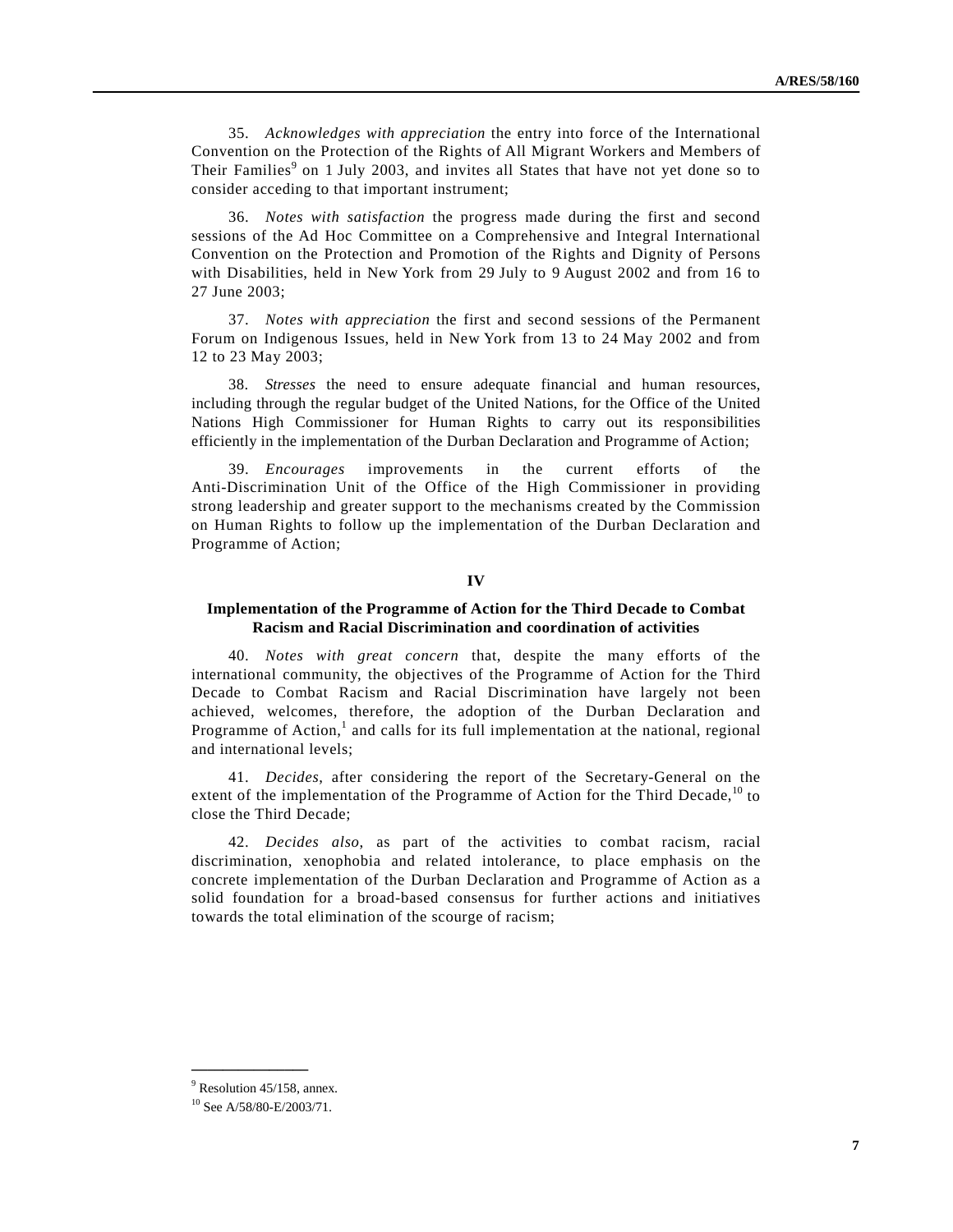# **Special Rapporteur of the Commission on Human Rights on contemporary forms of racism, racial discrimination, xenophobia and related intolerance and follow-up to his visits**

 43. *Expresses its full support and appreciation* for the work of the Special Rapporteur of the Commission on Human Rights on contemporary forms of racism, racial discrimination, xenophobia and related intolerance, and encourages its continuation;

 44. *Reiterates its call* to all Member States, intergovernmental organizations, relevant organizations of the United Nations and non-governmental organizations to cooperate fully with the Special Rapporteur;

 45. *Requests* the Special Rapporteur to continue his exchange of views with Member States and relevant mechanisms and treaty bodies within the United Nations system in order to enhance further their effectiveness and mutual cooperation;

 46. *Recognizes with deep concern* the increase in anti-Semitism, Christianophobia and Islamophobia in various parts of the world, as well as the emergence of racial and violent movements based on racism and discriminatory ideas directed against Arab, Christian, Jewish and Muslim communities, communities of people of African descent, communities of people of Asian descent and other communities;

 47. *Requests* the Special Rapporteur to collect information from all concerned, to respond effectively to reliable information that becomes available to him, to follow up on communications and country visits and to seek the views and comments of Governments and reflect them, as appropriate, in his reports;

 48. *Calls upon* States to cooperate with the Special Rapporteur and to give serious consideration to his requests to visit their countries so as to enable him to fulfil his mandate fully and effectively;

 49. *Encourages* closer collaboration between the Special Rapporteur and the Office of the United Nations High Commissioner for Human Rights, in particular the Anti-Discrimination Unit;

 50. *Urges* the United Nations High Commissioner for Human Rights to provide States, at their request, with advisory services and technical assistance to enable them to implement fully the recommendations of the Special Rapporteur;

 51. *Requests* the Secretary-General to provide the Special Rapporteur with all the necessary human and financial assistance to carry out his mandate efficiently, effectively and expeditiously and to enable him to submit an interim report to the General Assembly at its fifty-ninth session;

 52. *Takes note with appreciation* of the recommendations contained in the interim report of the Special Rapporteur,<sup>11</sup> and encourages the continuation of his work;

 53. *Urges* Member States to consider implementing the recommendations contained in the reports of the Special Rapporteur, and invites other relevant stakeholders to implement those recommendations;

 $11$  See A/58/313.